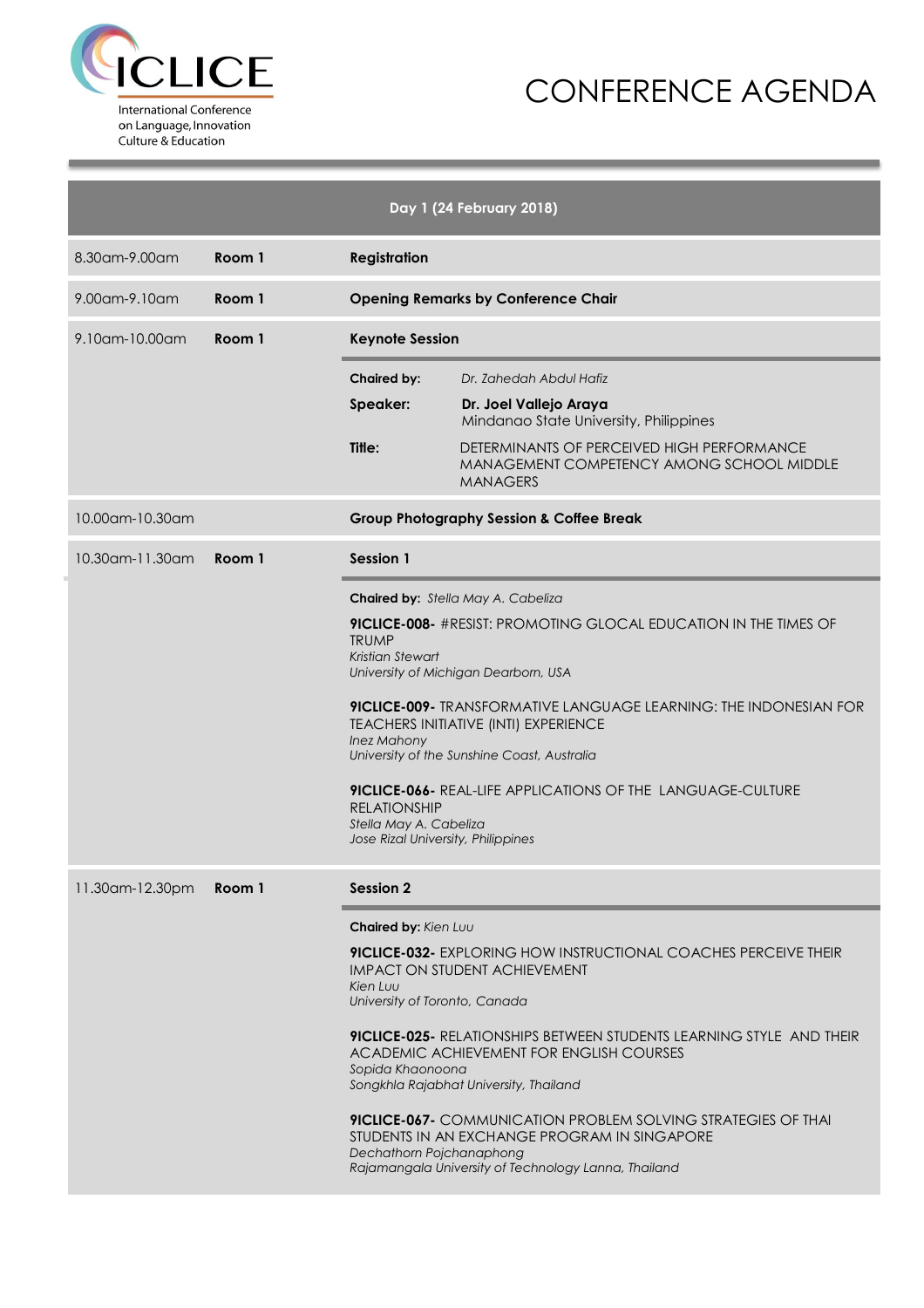

### CONFERENCE AGENDA

| 12.30pm-1.30pm | <b>Hotel Restaurant</b> | <b>LUNCH</b>                                                                                                                                                                                      |
|----------------|-------------------------|---------------------------------------------------------------------------------------------------------------------------------------------------------------------------------------------------|
| 1.30pm-2.30pm  | Room 1                  | <b>Session 3</b>                                                                                                                                                                                  |
|                |                         | Chaired by: Cristina Sánchez-Conejero                                                                                                                                                             |
|                |                         | <b>9ICLICE-007-</b> PORNOGRAPHY AND ITS DISCONTENTS: THE CASE OF POST-<br><b>FRANCO SPANISH FILM</b><br>Cristina Sánchez-Conejero<br>University of North Texas, USA                               |
|                |                         | <b>9ICLICE-006- RADIOGRAPHY OF SPANISH POSCULTURE: AMBICIONES Y</b><br>REFLEXIONES (2013) BY BELN ESTEBAN<br>Cristina Sánchez-Conejero<br>University of North Texas, USA                          |
|                |                         |                                                                                                                                                                                                   |
|                |                         |                                                                                                                                                                                                   |
| 2.30pm-3.30pm  | Room 1                  | <b>Session 4</b>                                                                                                                                                                                  |
|                |                         | <b>Chaired by: Elvin Timba Ramos</b>                                                                                                                                                              |
|                |                         | 9ICLICE-034- IMPACT OF OIL PALM PLANTATION IN SOCIO-ECONOMIC OF<br>KAMPUNG BUKIT BULAT, MELAKA                                                                                                    |
|                |                         | Er Ah Choy<br>Universiti Kebangsaan Malaysia                                                                                                                                                      |
|                |                         | <b>9ICLICE-021-</b> ENGAGING OUR YOUTH IN POVERTY REDUCTION ACTIVITIES IN<br>THEIR COMMUNITIES BY EDUCATION AND THE GLOBAL GOALS<br>Elvin Timba Ramos<br>School of Visual Arts New York City, USA |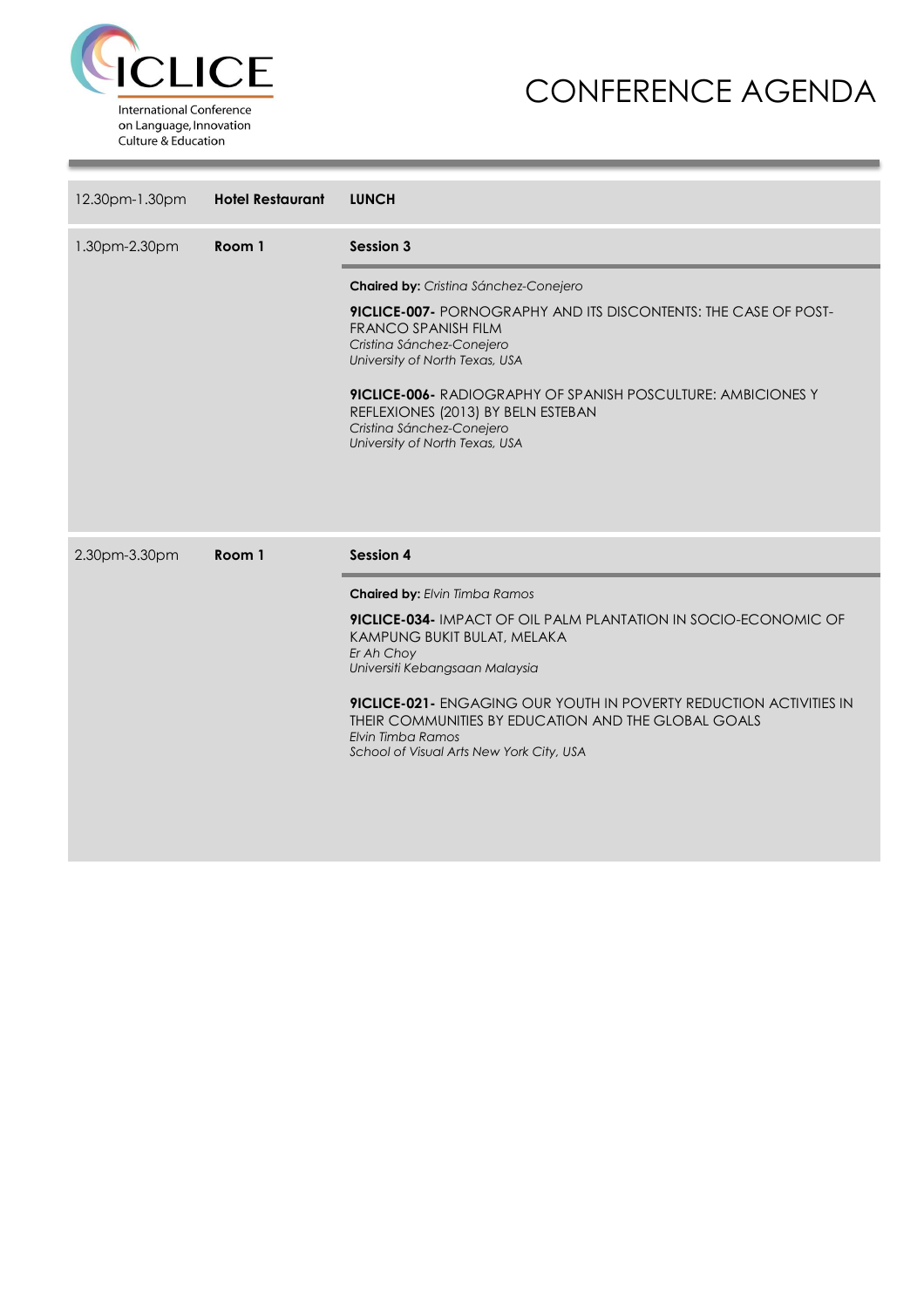

## CONFERENCE AGENDA

| 3.30pm-4.30pm | Room 1 | Session 5                                                                                                                                                                                                 |  |  |  |  |
|---------------|--------|-----------------------------------------------------------------------------------------------------------------------------------------------------------------------------------------------------------|--|--|--|--|
|               |        | <b>Chaired by: Ellen P. Motohashi</b>                                                                                                                                                                     |  |  |  |  |
|               |        | <b>9ICLICE-059-</b> MORE THAN ENGLISH: A JAPANESE UNIVERSITY EMPOWERMENT<br>PILOT PROGRAM FOR LOCAL IMMIGRANT CHILDREN<br>Ellen P. Motohashi<br>Dokkyo University, Japan                                  |  |  |  |  |
|               |        | <b>9ICLICE-055-</b> CHALLENGES FACED BY THE STUDENTS IN APPROACHING<br><b>TERMINOLOGY IN ESP COURSE</b><br>Can Thi Chang Duyen<br><b>Vietnam National University</b>                                      |  |  |  |  |
|               |        | <b>9ICLICE-056-</b> AN ACTION RESEARCH ON THE EFFECTIVENESS OF BOOKWORM<br>PROJECT AS FORMATIVE ASSESSMENT TASK TO ENHANCE EXTENSIVE READING<br>Can Thi Chang Duyen<br><b>Vietnam National University</b> |  |  |  |  |
|               |        | End of Day 1                                                                                                                                                                                              |  |  |  |  |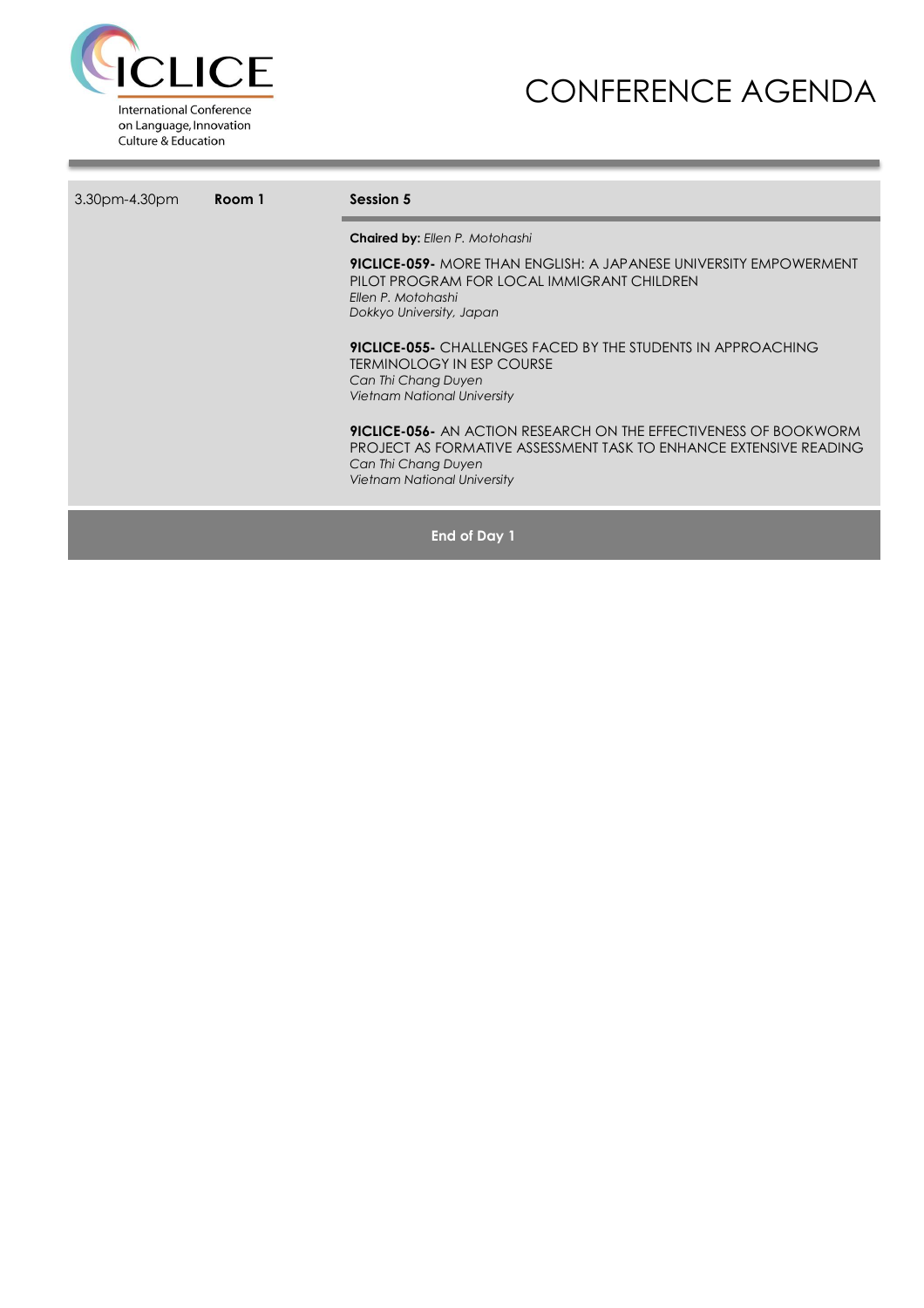



|                 |        | Day 2 (25 February 2017)                                                                                                                                                                                                                                       |
|-----------------|--------|----------------------------------------------------------------------------------------------------------------------------------------------------------------------------------------------------------------------------------------------------------------|
| 8.30am-9.00am   | Room 1 | <b>Registration</b>                                                                                                                                                                                                                                            |
| 9.00am-10.00am  | Room 1 | Session 6                                                                                                                                                                                                                                                      |
|                 |        | <b>Chaired by:</b> Kittiwan Sinthunava                                                                                                                                                                                                                         |
|                 |        | <b>9ICLICE-046-</b> PEER MENTORING FOR PROFESSIONAL DEVELOPMENT: A CASE<br>STUDY AT PHRANAKHON RAJABHAT UNIVERSITY, THAILAND<br>Kittiwan Sinthunava<br>Phranakhon Rajabhat University, Thailand                                                                |
|                 |        | <b>9ICLICE-052-</b> DEVELOPMENT OF PRE-SERVICE TEACHERS LEARNING<br>ACHIEVEMENT THROUGH THE C&C MODEL<br>Pichart Kaewpuang<br>Phranakhon Rajabhat University, Thailand                                                                                         |
|                 |        | <b>9ICLICE-062-</b> PRE-SERVICES TEACHERS PERCEPTION ON WHEN ENGLISH RINGS A<br><b>BELL ISSUED BY NATIONAL EDUCATION DEPARTMENT OF THE REPUBLIC OF</b><br><b>INDONESIA</b><br><i><u><b>Ika Suciwati</b></u></i><br>Universitas Ahmad Dahlan, Indonesia         |
| 10.00am-10.30am | Room 1 | <b>Poster Presentation &amp; Coffee Break</b>                                                                                                                                                                                                                  |
|                 |        | <b>Chaired by:</b> Dr. Zahedah Abdul Hafiz                                                                                                                                                                                                                     |
|                 |        | <b>9ICLICE-060-</b> TRANSFORMATION OF WOODEN FURNITURE DESIGN IN CENTRAL<br>JAVA-INDONESIA AS ADAPTIVE STRATEGY TO SOCIAL, CULTURAL &<br>ENVIRONMENTAL INFLUENCE FROM 18TH - 21ST CENTURY<br>Arianti Ayu Puspita<br>Bandung Institute of Technology, Indonesia |
| 10.30am-11.50am | Room 1 | <b>Session 7</b>                                                                                                                                                                                                                                               |
|                 |        | <b>Chaired by:</b> Lydia Callahan                                                                                                                                                                                                                              |
|                 |        | 9ICLICE-063- CONTEXTUALISED MALL QUANTITATIVE EVALUATION TOOL FOR L2<br><b>CHINESE</b><br>Orit Ezra, Anat Cohen<br>Tel Aviv University, Israel                                                                                                                 |
|                 |        | <b>9ICLICE-026-</b> "DISTANT READING" L2 WRITING: SPECULATIONS ON THE USE OF<br>MACROANALYSIS IN THE ESL CLASSROOM<br>Lydia Callahan, Zachary Hooker<br>Hankuk University of Foreign Studies & Dongduk Women's University, Korea South                         |
|                 |        | 9ICLICE-049- CONSTRUCTIVIST APPROACHES TO VOCABULARY INSTRUCTION IN<br>L2 CLASSROOMS: RELOCATING ACQUISITION PROCESSES TO THE THIRD SPACE<br>Marcus Lee Vanderjack<br>Capital Normal University, China                                                         |
|                 |        | <b>9ICLICE-061-</b> THE COMPREHENSION OF METAPHOR IN ENGLISH<br>CONTEMPORARY SONGS BY ENGLISH AS A FOREIGN LANGUAGE LEARNERS<br>Salisa Sawettanun<br>Rajamangala University of Technology Lanna, Thailand                                                      |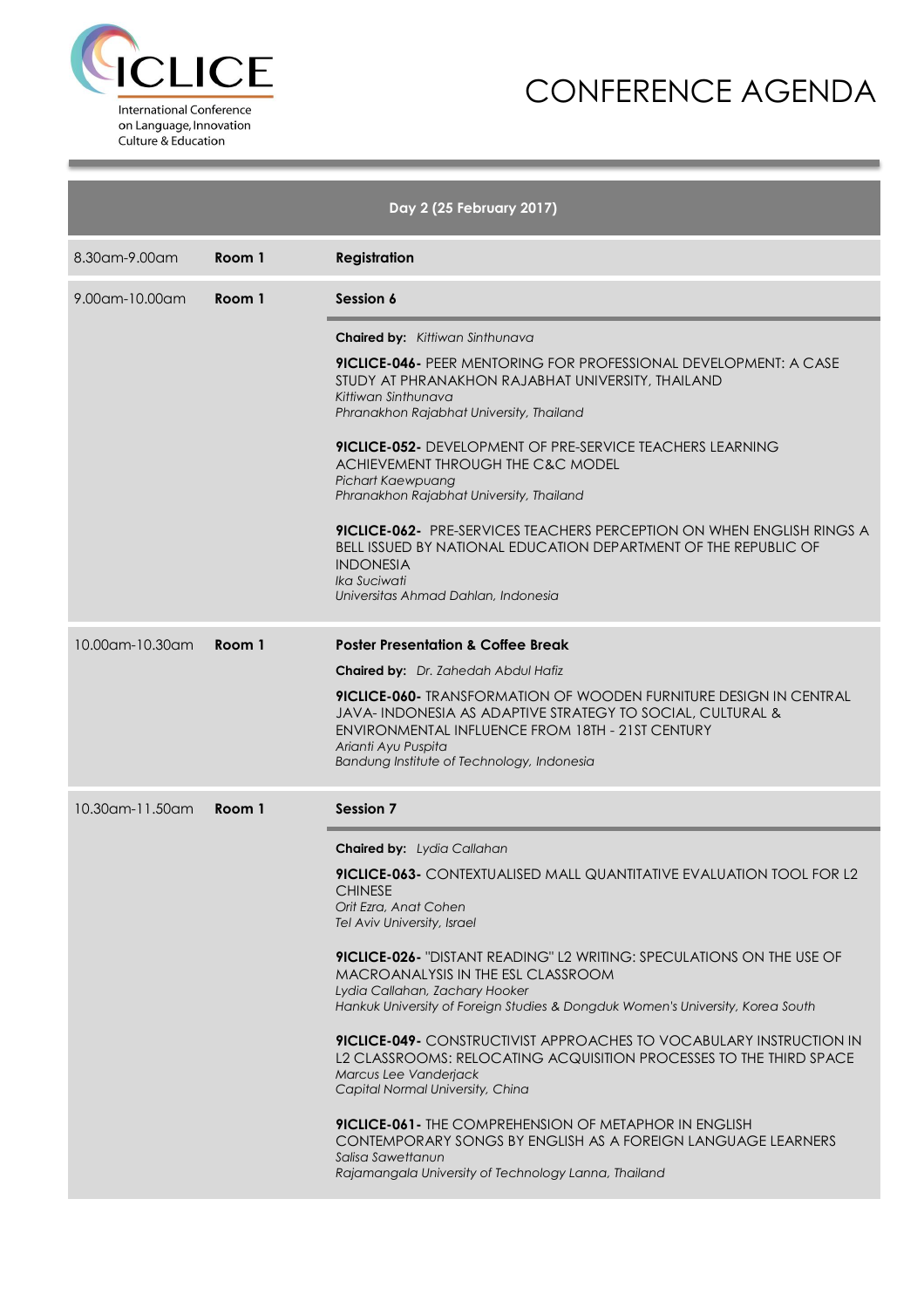

### CONFERENCE AGENDA

| 11.50am-12.50pm | Room 1                        | Session 8                                                                                                                                                                                                                                                                                                                                                                                                                                                                                                                                            |  |  |  |
|-----------------|-------------------------------|------------------------------------------------------------------------------------------------------------------------------------------------------------------------------------------------------------------------------------------------------------------------------------------------------------------------------------------------------------------------------------------------------------------------------------------------------------------------------------------------------------------------------------------------------|--|--|--|
|                 |                               | <b>Chaired by:</b> Bilal Ahmad Qureshi<br><b>9ICLICE-036-</b> DEVELOPMENT OF THE VISUALIZING SYSTEM OF KNOWLEDGE<br>STRUCTURE BASED ON STEM E-LEARNING WEBSITE<br>Akira Nakamura<br>Kanazawa Institute of Technology, Japan<br><b>9ICLICE-033- LETS WRITE DIGITALLY: A PATHWAY INTO FUTURE</b><br><b>Bilal Ahmad Qureshi</b><br>Seokyeong University Seoul, Korea South<br><b>9ICLICE-019-</b> CHROMATIC ACCENTUATION IN DYSLEXIA: USEFUL IMPLICATIONS<br>FOR EFFECTIVE ASSISTIVE TECHNOLOGY<br><b>Baingio Pinna</b><br>University of Sassari, Italy |  |  |  |
| 12.50pm-1.30pm  | Room 1                        | Session 9                                                                                                                                                                                                                                                                                                                                                                                                                                                                                                                                            |  |  |  |
|                 |                               | <b>Chaired by:</b> Michael Schraudner<br><b>9ICLICE-037-</b> DIGITAL SPEECH CLASSES: A PATHWAY INTO FUTURE<br><b>Bilal Ahmad Qureshi</b><br>Seokyeong University Seoul, Korea South<br><b>9ICLICE-024-</b> ADVANCED VIDEO CREATION FOR STUDENT FILMS<br>Michael Schraudner<br>Tokai University, Japan                                                                                                                                                                                                                                                |  |  |  |
| 1.30pm-2.30pm   | <b>Hotel Restaurant LUNCH</b> |                                                                                                                                                                                                                                                                                                                                                                                                                                                                                                                                                      |  |  |  |

**End of Day 2**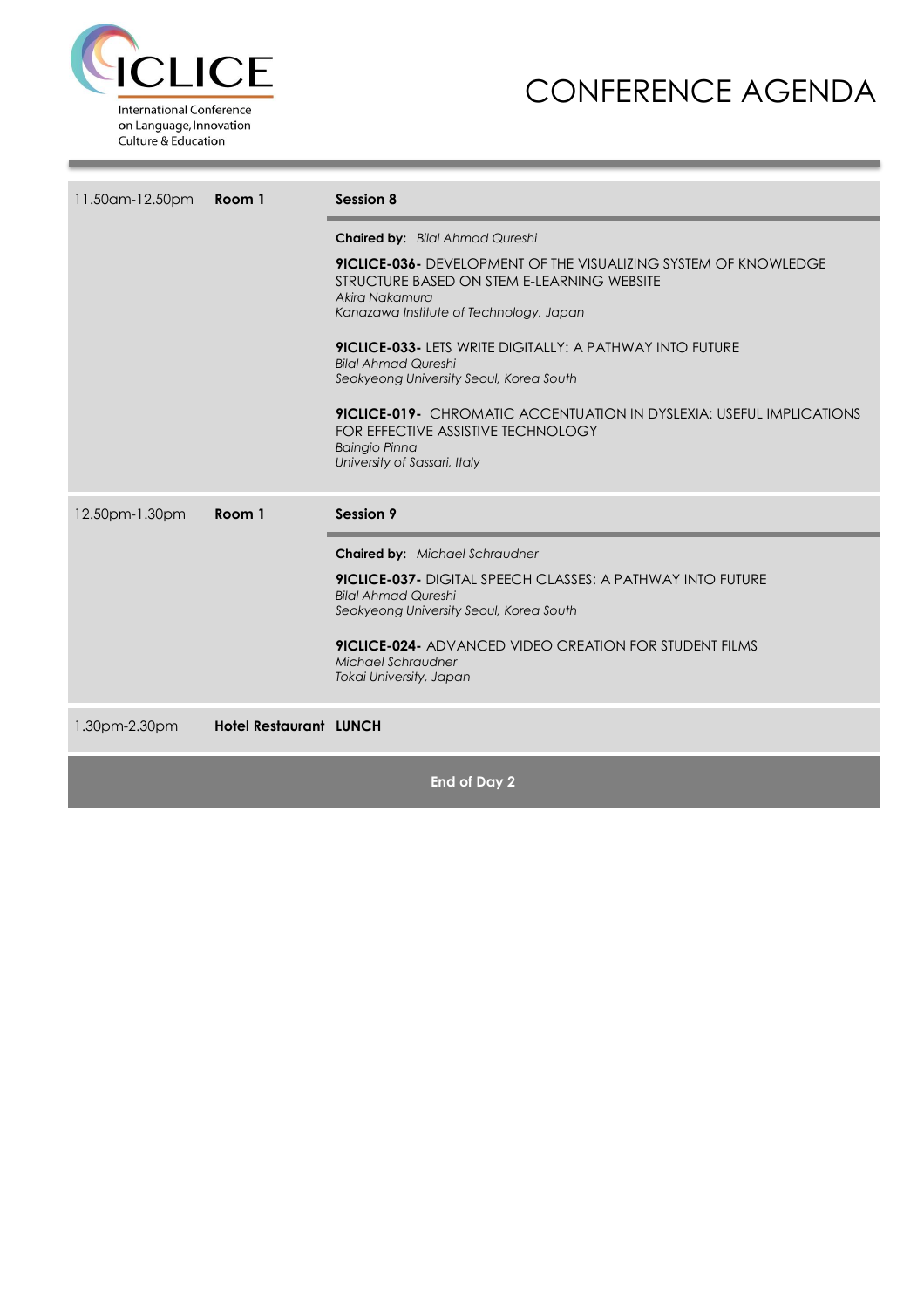

# The Event at a Glance – DAY 1

| 8.30-9.10    | 9.10-10.00                                                                                                                                                                |              | 10.30-11.30                                                                    | 11.30-12.30                                                                                                     |       | 1.30-2.30                                                                                | 2.30-3.30                                                                              | $3.30 - 4.30$                                                                      |
|--------------|---------------------------------------------------------------------------------------------------------------------------------------------------------------------------|--------------|--------------------------------------------------------------------------------|-----------------------------------------------------------------------------------------------------------------|-------|------------------------------------------------------------------------------------------|----------------------------------------------------------------------------------------|------------------------------------------------------------------------------------|
| Registration | Opening & Keynote                                                                                                                                                         |              | Session 1                                                                      | Session 2                                                                                                       |       | Session 3                                                                                | Session 4                                                                              | Session 5                                                                          |
|              | <b>Chair:</b> Dr. Zahedah Abdul<br>Hafiz                                                                                                                                  |              | Chair: Stella May A.<br>Cabeliza                                               | Chair: Kien Luu                                                                                                 |       | <b>Chair:</b> Cristing Sánchez-<br>Conejero                                              | <b>Chair:</b> Elvin Timba Ramos                                                        | Chair: Ellen P.<br>Motohashi                                                       |
|              | Keynote Speaker:<br>Dr. Joel Vallejo Araya<br>Mindango State<br>University, Philippines                                                                                   |              | 9ICLICE-008<br>Kristian Stewart<br>University of MI<br>Dearborn, USA           | 9ICLICE-032<br>Kien Luu<br>University of Toronto,<br>Canada                                                     | Lunch | 9ICLICE-007<br>Cristing Sánchez-<br>Conejero<br>University of North Texas,<br><b>USA</b> | 9ICLICE-034<br>Er Ah Chov<br>Universiti Kebangsaan<br>Malaysia                         | 9ICLICE-059<br>Ellen P. Motohashi<br>Dokkyo University,<br>Japan                   |
|              | <b>Paper Title:</b><br><b>DETERMINANTS OF</b><br>PERCEIVED HIGH<br><b>PERFORMANCE</b><br>MANAGEMENT<br><b>COMPETENCY AMONG</b><br><b>SCHOOL MIDDLE</b><br><b>MANAGERS</b> | <b>Break</b> | 9ICLICE-009<br>Inez Mahony<br>University of the Sunshine<br>Coast, Australia   | <b>9ICLICE-025</b><br>Sopida Khaonoona<br>Songkhla Rajabhat<br>University, Thailand                             |       | 9ICLICE-006<br>Cristing Sánchez-<br>Conejero<br>University of North Texas,<br><b>USA</b> | 9ICLICE-021<br>Elvin Timba Ramos<br><b>School of Visual Arts New</b><br>York City, USA | <b>9ICLICE-055</b><br>Can Thi Chang Duyen<br><b>Vietnam National</b><br>University |
|              |                                                                                                                                                                           |              | 9ICLICE-066<br>Stella May A. Cabeliza<br>Jose Rizal University,<br>Philippines | 9ICLICE-067<br>Dechathorn<br>Pojchanaphong<br>Rajamangala University<br>of Technology Lanna,<br><b>Thailand</b> |       |                                                                                          |                                                                                        | 9ICLICE-056<br>Can Thi Chang Duyen<br><b>Vietnam National</b><br>University        |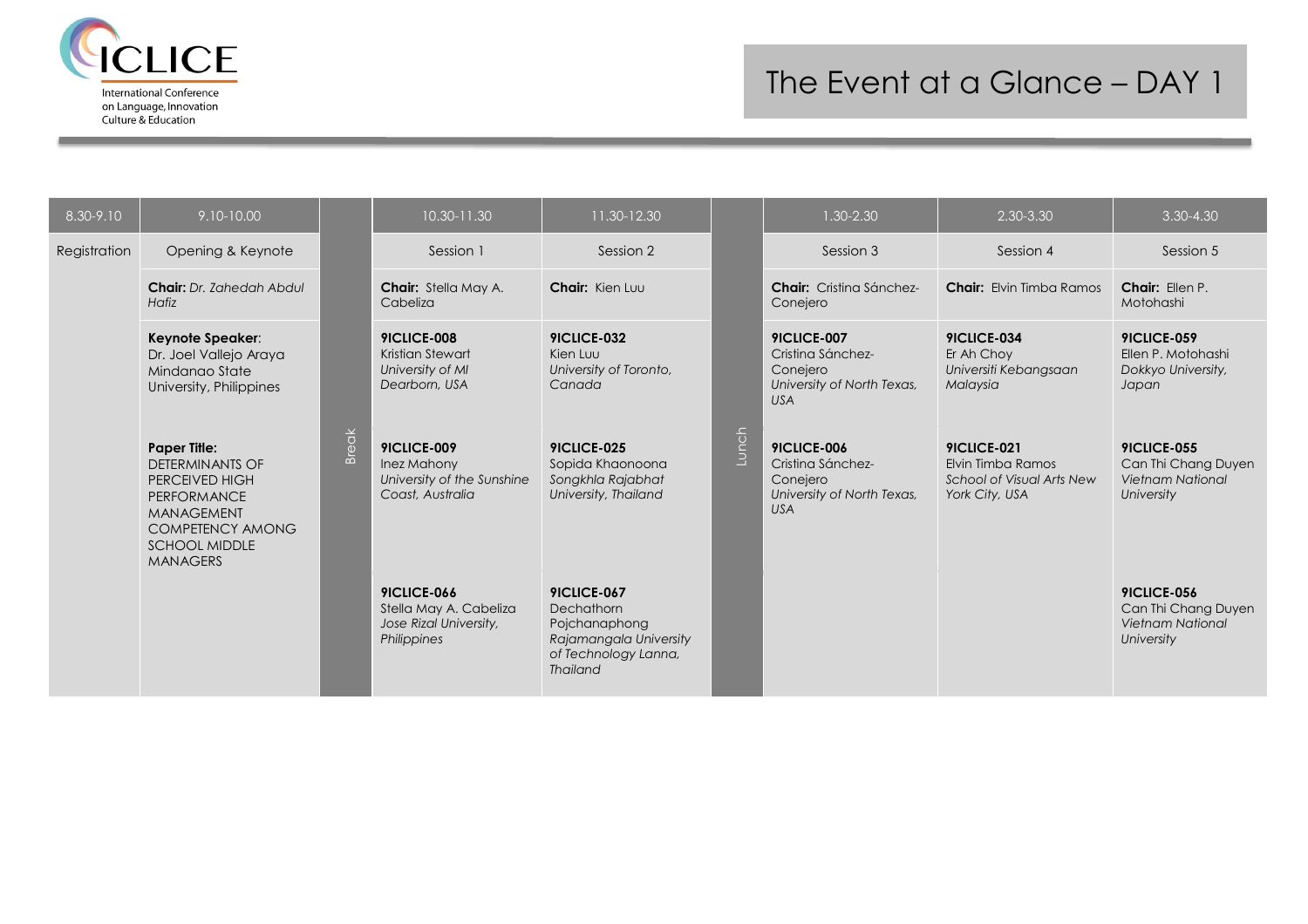

| 8.30-9.00    | 9.00-10.00                                                                        | 10.00-10.30                                                                         | 10.30-11.50                                                                                                                                        | 11.50-12.50                                                                             | 12.50-1.30                                                                              |       |
|--------------|-----------------------------------------------------------------------------------|-------------------------------------------------------------------------------------|----------------------------------------------------------------------------------------------------------------------------------------------------|-----------------------------------------------------------------------------------------|-----------------------------------------------------------------------------------------|-------|
| Registration | Session 6                                                                         | Poster Presentation &<br>Coffee Break                                               | Session 7                                                                                                                                          | Session 8                                                                               | Session 9                                                                               |       |
|              | Chair: Kittiwan<br>Sinthunava                                                     | <b>Chair:</b> Dr. Zahedah<br><b>Abdul Hafiz</b>                                     | <b>Chair:</b> Lydia Callahan                                                                                                                       | Chair: Bilal Ahmad<br>Qureshi                                                           | Chair: Michael<br>Schraudner                                                            |       |
|              | 9ICLICE-040<br>Kittiwan Sinthunava<br>Phranakhon Rajabhat<br>University, Thailand | 9ICLICE-060<br>Arianti Ayu Puspita<br>Bandung Institute of<br>Technology, Indonesia | 9ICLICE-063<br>Orit Ezra, Anat Cohen<br>Tel Aviv University, Israel                                                                                | 9ICLICE-036<br>Akira Nakamura<br>Kanazawa Institute of<br>Technology, Japan             | 9ICLICE-037<br><b>Bilal Ahmad Qureshi</b><br>Seokyeong University<br>Seoul, Korea South |       |
|              | 9ICLICE-052<br>Pichart Kaewpuang<br>Phranakhon Rajabhat<br>University, Thailand   |                                                                                     | 9ICLICE-026<br>Lydia Callahan,<br><b>Zachary Hooker</b><br>Hankuk University of<br>Foreign Studies &<br>Dongduk Women's<br>University, Korea South | 9ICLICE-033<br><b>Bilal Ahmad Qureshi</b><br>Seokyeong University<br>Seoul, Korea South | 9ICLICE-024<br>Michael Schraudner<br>Tokai University, Japan                            | Lunch |
|              | <b>9ICLICE-062</b><br>Ika Suciwati<br>Universitas Ahmad<br>Dahlan, Indonesia      |                                                                                     | 9ICLICE-049<br><b>Marcus Lee</b><br>Vanderjack<br>Capital Normal<br>Universit, China                                                               | 9ICLICE-019<br><b>Baingio Pinna</b><br>University of Sassari, Italy                     |                                                                                         |       |
|              |                                                                                   |                                                                                     | <b>9ICLICE-061</b><br>Salisa Sawettanun<br>Rajamangala University<br>of Technology Lanna,<br><b>Thailand</b>                                       |                                                                                         |                                                                                         |       |